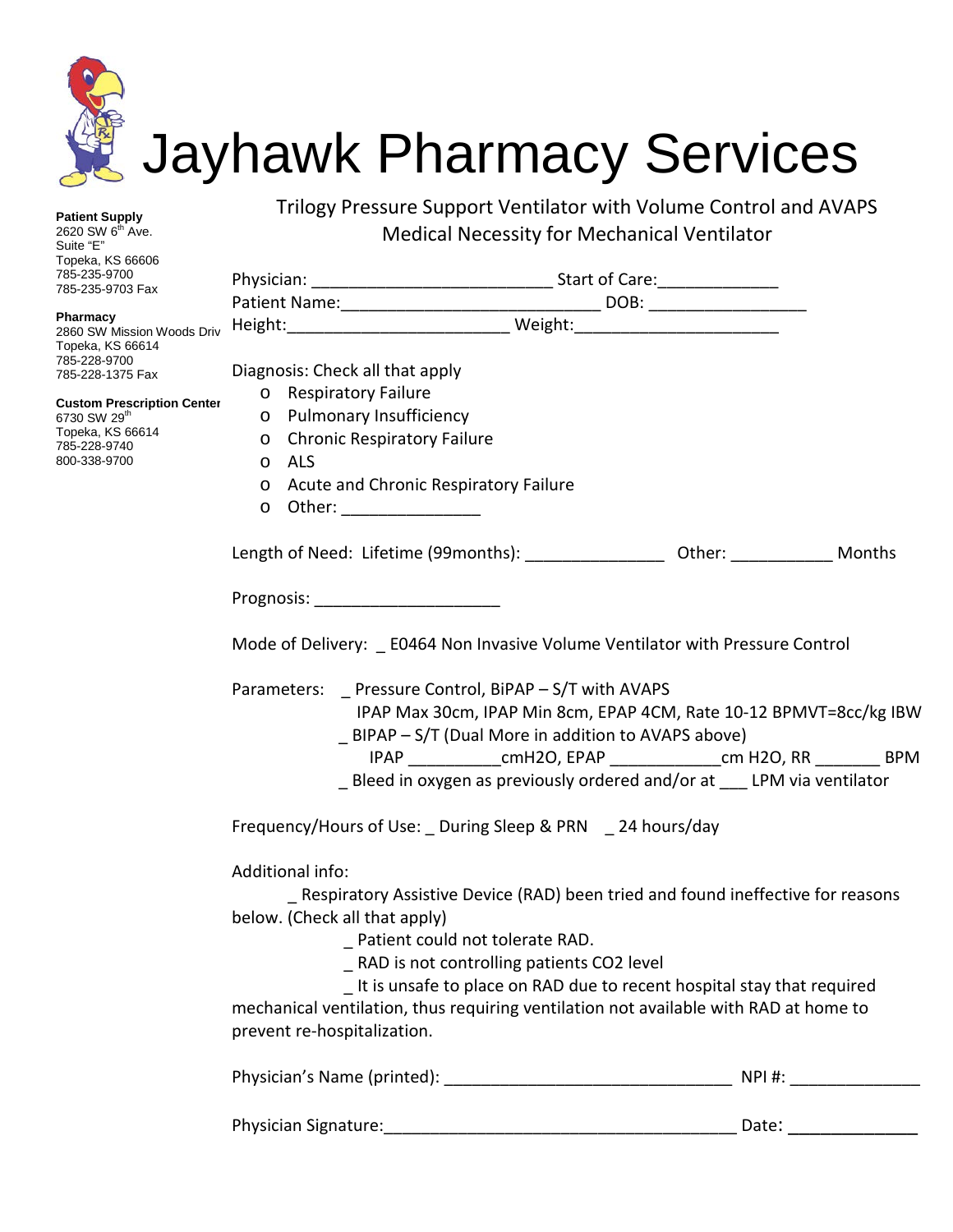

**Patient Supply** 

 $2620$  SW  $6^{\text{th}}$  Ave. Suite "E" Topeka, KS 66606 785-235-9700 785-235-9703 Fax

#### **Pharmacy**

2860 SW Mission Woods Drive Topeka, KS 66614 785-228-9700 785-228-1375 Fax

### **Custom Prescription Center**

6730 SW 29<sup>th</sup> Topeka, KS 66614 785-228-9740 800-338-9700

Trilogy Non-Invasive Ventilation (NIV) w/ AVAPS Criteria Reference

- Indications for NIV:
	- o COPD Diagnosis (Chronic Obstructive Pulmonary Disease)
	- o Chronic Respiratory Failure or Respiratory Insufficiency
	- o Multiple Exacerbations (more than 2 or 3 admissions/year)
	- o "Frequent flyers"
	- $\circ$  CO2 Retainers (PaCO2  $\geq$  52mmHg)
	- o Recurring pneumonia or abnormal chest x-ray
	- o Dyspena, shortness of breath, hypoxemia
- Goal of Trilogy NIV with AVAPS versus Bi-Level Therapy
	- o Trilogy with AVAPS (average volume assured pressure support) provides guaranteed volume-triggered ventilation via a noninvasive interface rather than pressure support, which only augments ventilatory assistance.
	- o Reduces readmissions
- Initial Setting (Recommendation)
	- o Pressure Control, Bi-PAP S/T with AVAPS
		- IPAP Max 30cm, IPAP Min 8cm, EPAP 4CM, Rate 10-12 BPMVT=8cc/kg IBW
		- **Nocturnal Use or PRN during day**
- Supporting Documentation
	- o Diagnosis of Respiratory Failure, Pulmonary Insufficiency, Chronic Respiratory Failure, ALS or Acute and Chronic Respiratory Failure
	- o Progress notes indicating Dyspena, SOB, exacerbations/ readmissions
	- o Abnormal Chest X-Ray or Abnormal Spirometry Results
	- o Blood Gases indicating hypercapnia or CO2 retention
- Additional Considerations:
	- o Current data for COPD indicates that as many as 25% of patients with COPD readmit to the hospital within 30 days. Trilogy can be a useful tool to break this trend and offer solutions for hospitals which will likely be penalized under the Affordable Care Act

## *"Never Stop Improving"*